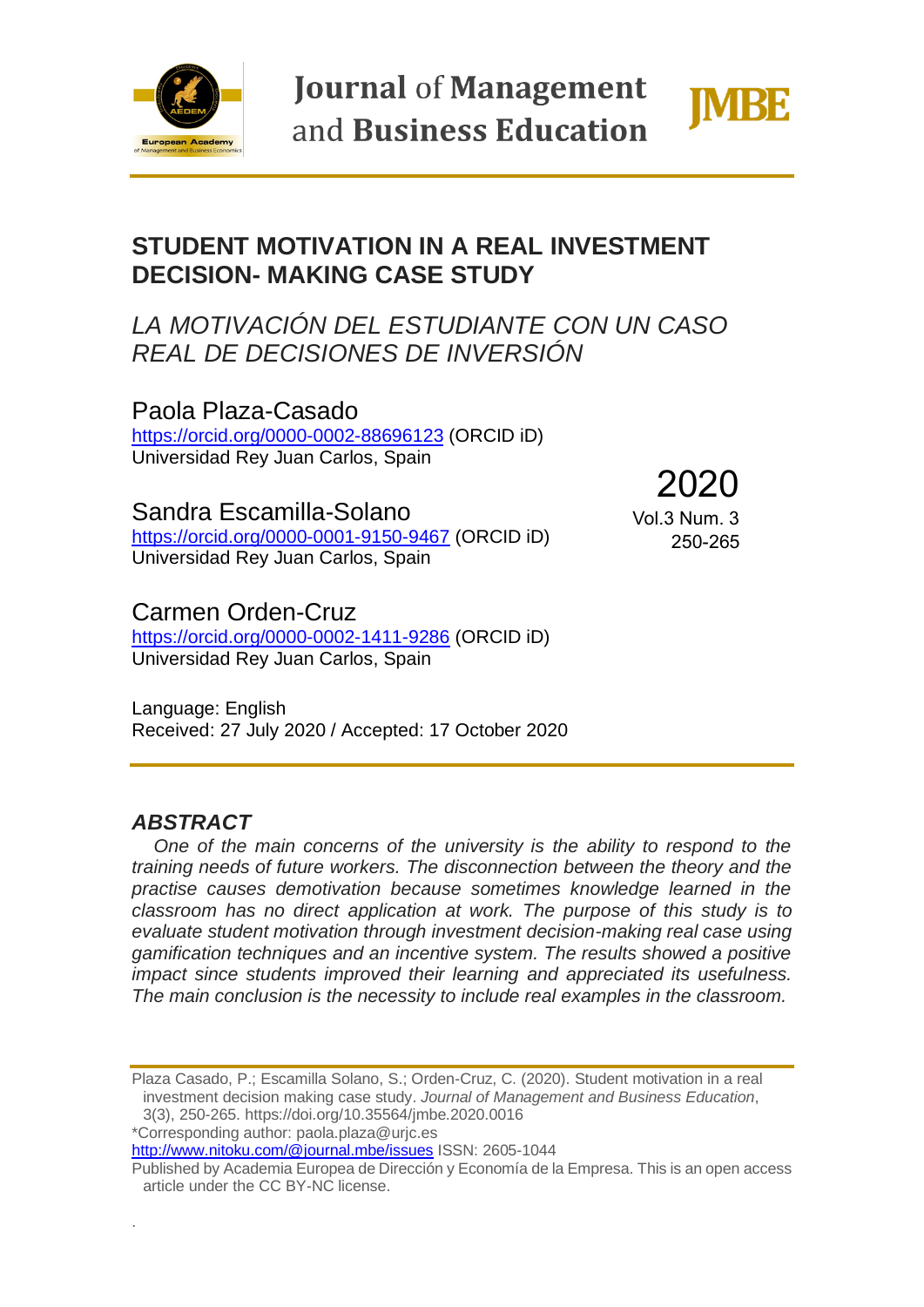#### *KEYWORDS*

*Incentives, learning motivation, learning activities, gamification, real case study.*

#### **RESUMEN**

Una de las principales preocupaciones de la universidad es la capacidad de dar respuesta a las necesidades de formación de los futuros trabajadores. La desconexión entre la teoría y la práctica provoca desmotivación porque, en ocasiones, los conocimientos aprendidos en el aula no tienen aplicación directa en el trabajo. El propósito de este estudio es evaluar la motivación de los estudiantes en la toma de decisiones de inversión con un caso real mediante técnicas de gamificación y un sistema de incentivos. Los resultados mostraron un impacto positivo ya que los estudiantes mejoraron su aprendizaje y apreciaron su utilidad. La principal conclusión es la necesidad de incluir ejemplos reales en el aula.

### **PALABRAS CLAVE**

Incentivos, motivación por el aprendizaje, actividades de aprendizaje, gamificación, caso real

## **INTRODUCTION**

We live in a changing world, which moves very fast. The transmission of knowledge and education should not be left behind, hence the necessity for continuous improvement and updating. Universities are socially responsible to ensure the transmission of contextualized and updated knowledge (García-Ramírez, 2011, Bozu and Canto, 2009). A university environment is a place that cannot be kept away from the social and economic reality, and what´s more, they should teach students to develop skills that will allow them to face the world of work.

The adaptation of Spanish universities to the European Higher Education Area (EHEA) has been a challenge for the teachers to improve teaching and adapt it to the new times and a changing reality, looking for that the consequence is the improvement of the quality in the university teaching (Berne et al, 2011). It is necessary to achieve the objectives to renew in a profoundly way the traditional methodology. The model followed until now in the university education has been base on masterclasses with a public that did not participate in any way in them; it became an increasingly inefficient passive element. (Castilla Cebrián and López-Terradas, 2013; Larsen, 2006).

One of the main objectives of the EHEA is a methodological change in teaching, making learning the axis of education, where the student has a more active role (Blanco, 2010). Although, it must be borne in mind that, to make these changes, there are two important problems: the lack of motivation of the students (García and Álvarez, 2007) and the teachers (Chain Navarro, Martínez Solís and Sánchez Baena, 2008). Learning motivation is one of the major factors associated with academic performance (Vargas, 2007), and is essential to achieve the change (Romero et al, 2009). Motivation is understood as "the set of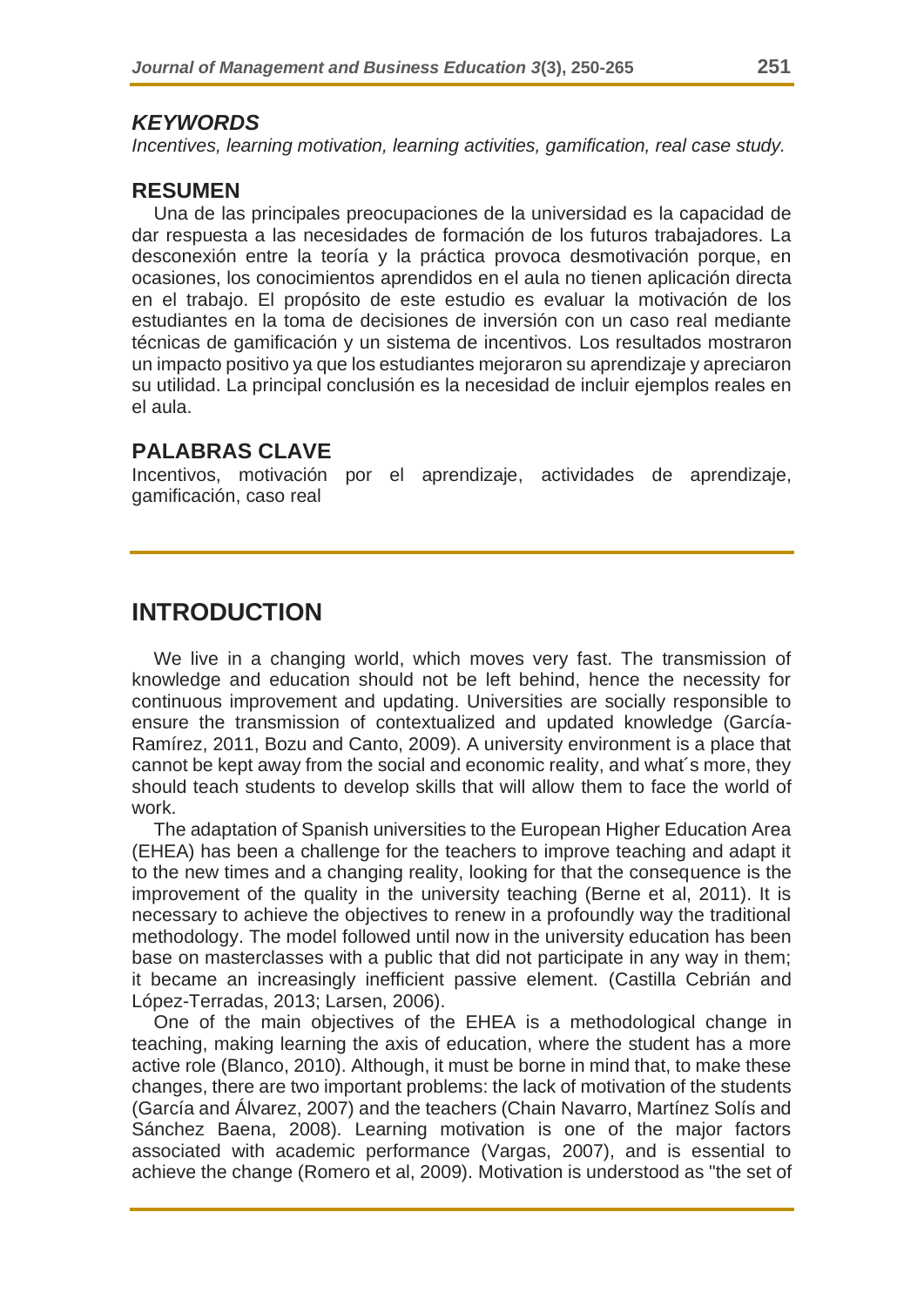reasons why people behave in the ways they do" (Ajello, 2003). Thus, in education, motivation should be considered as "the positive disposition to learn and continue to do it autonomously" (Pereira, 2009), with dynamics that manage to capture the interest and participation of students, motivating them to achieve a creative and innovative thinking, thus facilitating the knowledge of transversal and professional competences (González, 2014). The faculty becomes a dynamic element, traditionally accused of a lack of motivation (Tejedor et al, 2007).

The teaching innovation projects ensure a renewed and interdisciplinary teaching, which together with the Information and Communication Technologies (hereinafter, ICT) and social networks enable the dissemination of knowledge (Molina, 2012; Salinas, 2004). ICT, virtual personal learning environments and the use of teaching tools help with the design of activities, which improves teaching innovation and the factors that motivate, and interest and reinforce student learning (Díaz-Marín, Vázquez Martínez and McMullin, 2014; Espuny, González, Leixa and Gisbert, 2011).

Many academic papers establish a relationship between active methodologies, motivation, and new technologies. These studies show a positive impact of active teaching that is reflected in the motivation and, in the end, results in lasting learning. The positions of the different authors regarding motivation and learning are summarized in Table 1.

| Relation between motivation and       | <b>Authors</b>                     |
|---------------------------------------|------------------------------------|
| learning                              |                                    |
| Students have greater motivation      | Boehncke,<br>Ochsendorf,           |
| when they learn with an active method | Sommerlad & Kaufmann (2006)        |
| Problem-based learning                | Nalesnik, Heaton, Olsen, Haffner & |
|                                       | Zahn (2004)                        |
| Improvement in student satisfaction   | Cheng, Rhee, Baik & Os (2009)      |
| when there is motivation              |                                    |
| Intrinsic motivation is a predictive  | Deci & Ryan (1985)                 |
| factor of academic success            |                                    |

**Table 1:** Motivation and learning

One of the methodologies that is intimately linked with motivation is gamification, a new concept that has not a single definition (see Table 2).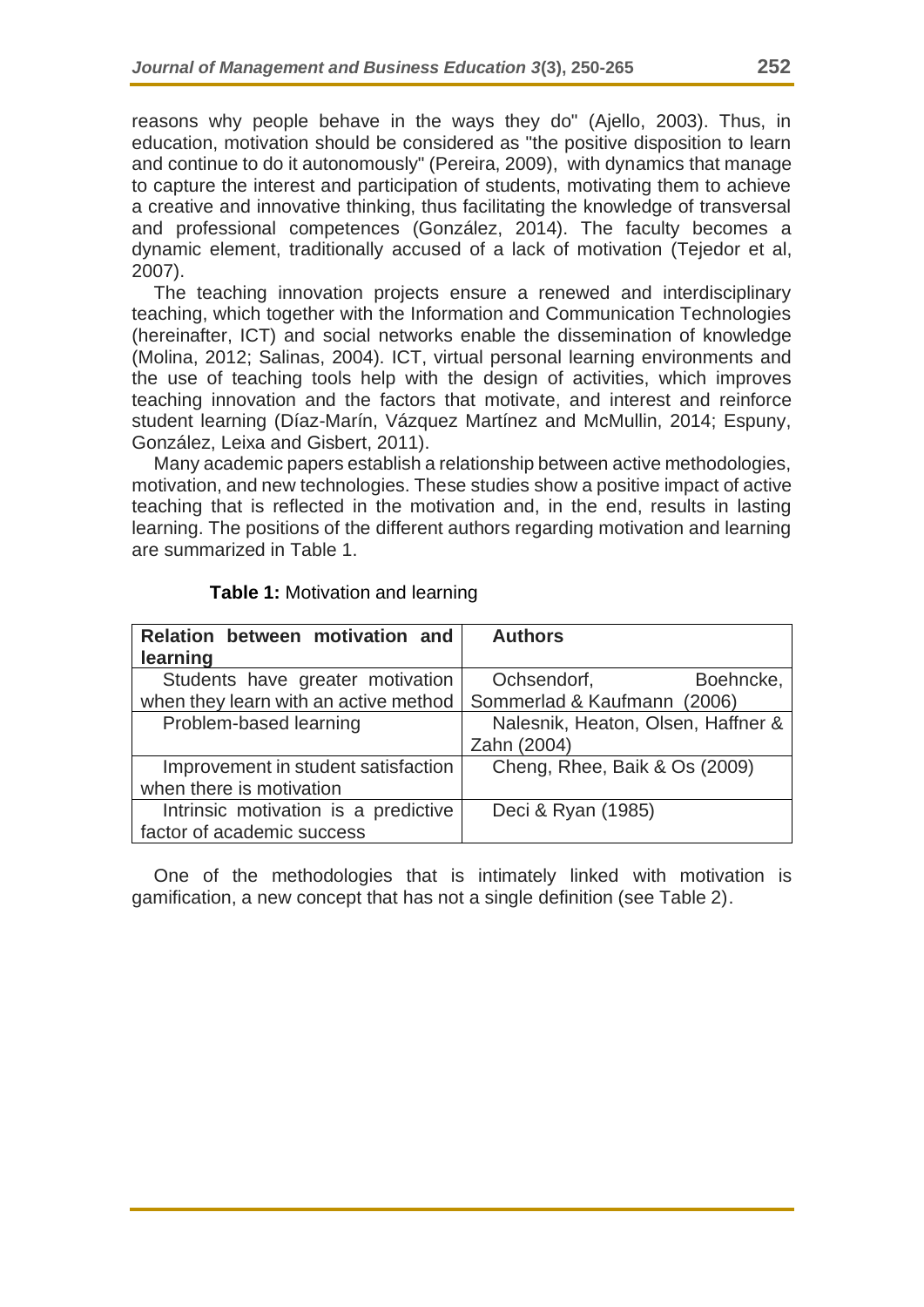| ×<br>- 3<br>٦<br><br>. .<br>۰,<br>v<br>× | ×,<br>I<br>- |
|------------------------------------------|--------------|
|------------------------------------------|--------------|

| <b>Definition</b>                                               | <b>Author</b>                |
|-----------------------------------------------------------------|------------------------------|
| "The use of game elements and game                              | Werbach & Hunter (2010)      |
| design techniques in non-game contexts"                         |                              |
| The gamification is different from what is                      | Contreras (2016).            |
| known as serious game or game-based                             |                              |
| learning, which is based on the use of games                    |                              |
| as such for learning                                            |                              |
| The use of game design elements in non- Deterding et al. (2011) |                              |
| game contexts                                                   |                              |
| Gamification is about using the techniques                      | Kapp (2012)                  |
| of the game, its aesthetics and its strategies to               |                              |
| involve people, motivate action, promote                        |                              |
| learning and solve problems                                     |                              |
| Gamification is intended to promote or                          | Houtari & Hamari (2012), Lee |
| modify desired behavior                                         | & Hamer (2011)               |

**Table 2.** Meaning of "gamification"

According to Herberth Alexander (2016) gamification activities when are used for educational purposes seek to attract the attention of students and improve their academic performance. Various studies show that gamification increases the motivation to learn (Bergin and Reilly, 2005, Kapp, 2012, among others) and improves the learning experience (Meister, 2013). Besides, it increases academic performance (Perrota, Featherstone, Aston and Houghton, 2013) and develops strategic thinking, group decision and negotiation skills (Kirriemuir and McFarlane, 2007). The use of this technique to increase the interest of students has been explored in Education in several fields such as role plays (Pelegrín-Borondo et al., 2020), computer programming (Becker, 2001), operating systems (Hill et al., 2003), languages (Martínez and Terrón, 2016), advertising and public relations (Estanyol, Montaña and Lalueza; 2013) and in other areas (see literature review by Fui-Hoon, Zeng, Rajasekhar and Padmanabhuni, 2014). In recent years they have been used in a very important way in the so-called educational platforms (Benítez Porres, 2015; Contreras-Castillo et al., 2015; Herberth, 2016; Quintaral Pérez, 2016; Molina Álvarez et al., 2017; Rodríguez Fernández, 2017; Corchuelo Rodriguez, 2018; Pérez Quiñones, 2018).

In finance, the area of knowledge in which this work is focused, there are studies based on financial markets, some on portfolio management games (Dressler, Rachfall, Kapanen and Foerster-Trallo, 2016; Gómez-Martínez, Prado-Roman and Escamilla-Solano, 2016). In banking, gamification impact on the acceptance of mobile banking services has been researched (Baptista and Oliveira, 2017). Other studies carried out by professionals, outside the educational sector (Petridis, et al. 2016). This scarce literature existing on gamification activities in Finance taching shows the need to explore the possibilities of this tool in this area of knowledge.

Another methodology for motivation used in education has been an external incentive. From the early 1970s, psychologists have examined the role of external incentive and token economies on students' outcomes (e.g. Kazdin, 1975; Lepper, Greene and Nisbett 1973; Cameron and Pierce, 2002). The literature is not conclusive because the efficacy depends on the context, the intrinsic motivation of the student, type of behaviour being incentivized and the type of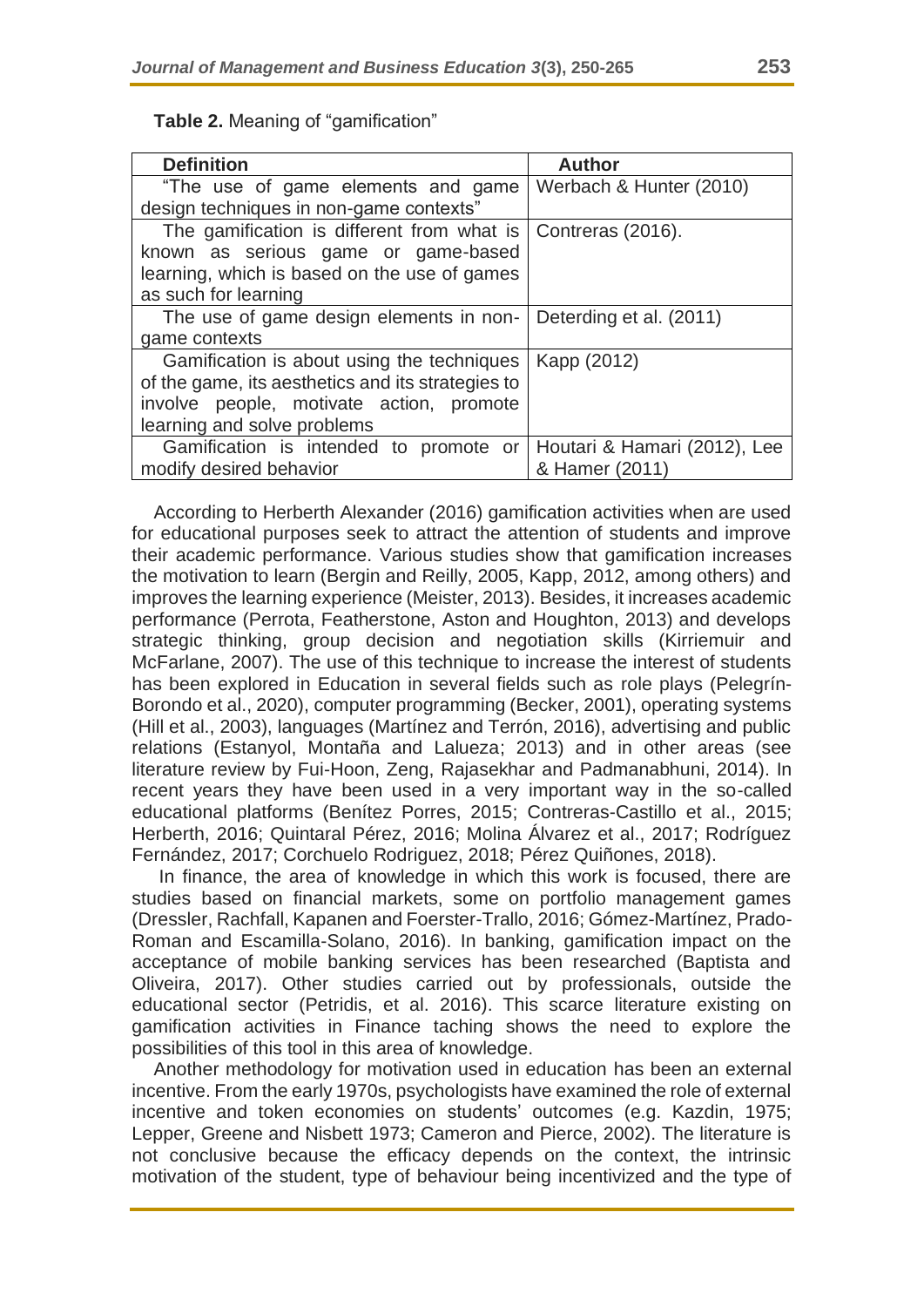reward, between others. The incentives researched has been cash payment, food, visits to museums, other forms of entertainment and extra credit. This last factor, which is focused on this research, has been used to increase student attendance (Thorne, 2000), motivate students to read journal articles (Carkenord, 1994) and promote participation in the classroom (Boniecki and Moore, 2003). Up to our knowledge, there is no research about the impact on learning motivation giving incentive thorough extra points in the final grade.

Then, this work pretends to research on Corporate Finance courses, in which gamification and incentive have not yet been tested in university degree courses. For this, a gamification activity with incentives was carried out based on a real case on deciding on a real investment project in a company to evaluate the motivation of the students in the learning of the subject through these tools. The methodology has been based on a questionnaire and the realization of a regression model.

After this introduction, the following headings are the methodology and data, how was the development of the innovation, the results of the same, ending with some conclusions.

# **METHODOLOGY**

#### **Objective and methodology**

The main objective of this work involves a double contribution to the analysis of student motivation. On one hand, using a real investment decision-making case of a company with gamification techniques and, on the other, with the establishment of an incentive in the qualification of the final grade for its realization.

For this, the evaluation is conduct in two parts. In the first one, the motivation of the students is analyzed by the accomplishment of the activity as a game through a questionnaire where the intermediate objectives to be evaluated were: the perception about acquisition of knowledge, the improvement of knowledge, the case study linked to motivation and motivation as a whole (see table 3). In addition, in the second part, it is try to quantify specifically by means of a simple regression, the degree of sensitivity between the motivation and the incentive given in the activity. The regression model proposed was collect in equation 1.

 $y = \alpha + \beta x + \varepsilon$  (equation 1)

Being:

y: the degree of motivation of the game x: how the incentive given in the activity note is valued

#### **Data collection**

The experience of the research was carry out in the Rey Juan Carlos University, specifically in the Accounting and Finance degree and its double degree with Human

Resources and Labor Relations, in the subject of Investment and Financing Decisions.

In order to carry out the investigation, a survey was conduct where the technical characteristics shown in table 3.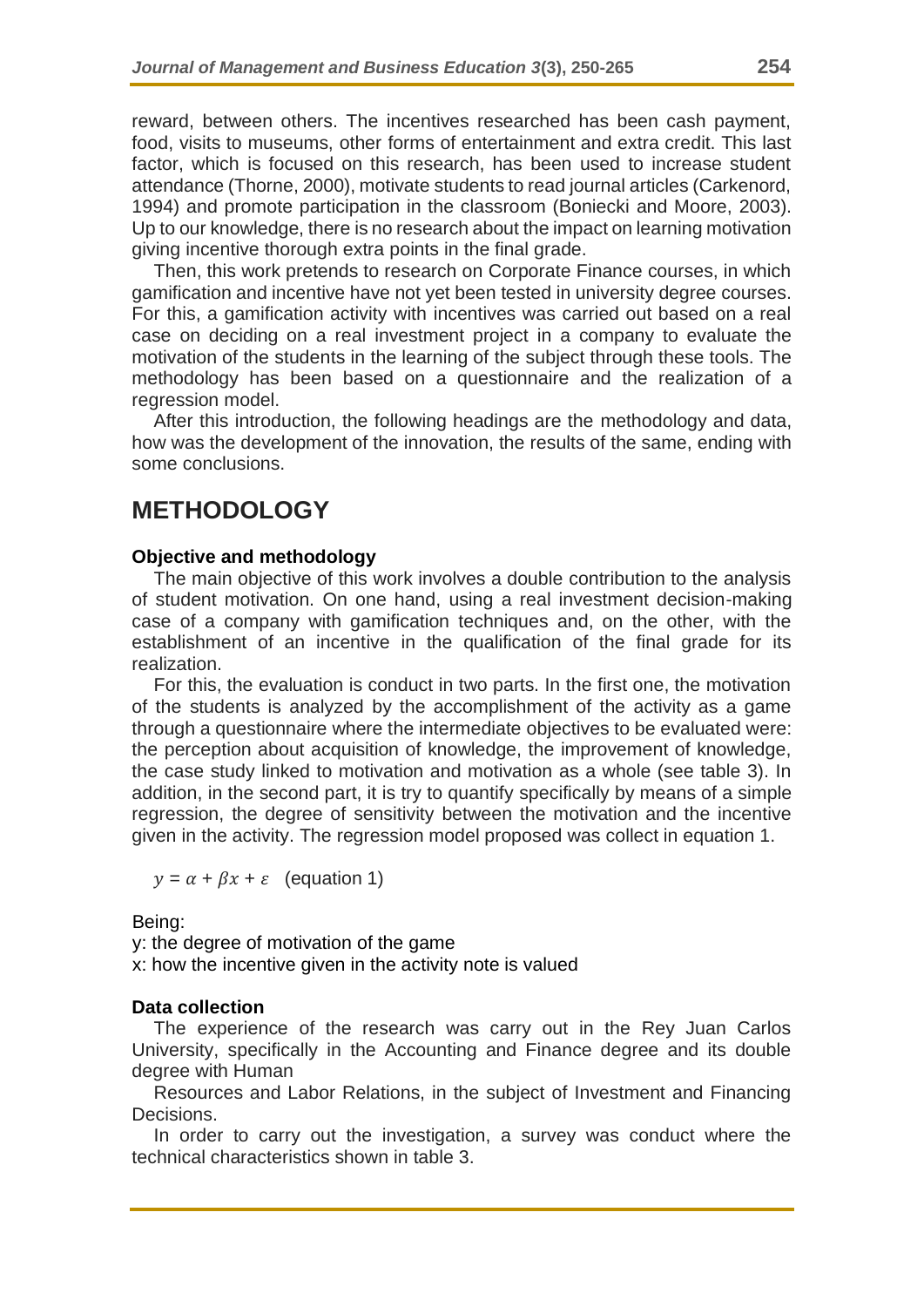| Universe of the population | Students of 2 <sup>°</sup> course, Degree of Accounting,<br>Finance, and double degree with Human<br>Resources and Labor Relations. Rey Juan<br><b>Carlos University</b> |
|----------------------------|--------------------------------------------------------------------------------------------------------------------------------------------------------------------------|
| <b>Sample Size</b>         | 187                                                                                                                                                                      |
| Answered and<br>valid      | 147                                                                                                                                                                      |
| surveys                    |                                                                                                                                                                          |
| Geographical area          | Madrid                                                                                                                                                                   |
| Information collection     | Socrative                                                                                                                                                                |
| Type of study              | Poll                                                                                                                                                                     |
| Data colection period      | December 2017                                                                                                                                                            |
|                            |                                                                                                                                                                          |

| Table 3. technical data sheet of the research |
|-----------------------------------------------|
|                                               |

The research was based on making a game in class in groups providing the students with a real business case where they had to calculate free cash flows and, later, to decide an investment decision-making or not, using the most appropriate decision method that students had studied during the course. The activity was carried out in a class with gamification techniques, but with traditional means (case delivery on paper, pen, calculator and document delivery with the solution and decision). The duration was two hours. Additionally, for those students who did it, an incentive was establish in the grade of the evaluation of the subject. They could obtain a maximum of 0.25 points that would be add to the final grade of the subject. The incentive register obtained was variable depending on the overcoming of different sections raised in the practical exercise.

The survey was composed of 15 questions. The first 4 made reference to information on socio-economic aspects such as gender, employment status, type of degree they attend and campus where they received teaching. In relation to the second block of questions, as shown in Table 4, they were the object of study and the objectives were purse. Questions were measured with a Likert scale from 0 to 10.

| <b>Issues under study</b>                                                                | <b>Objectives pursued</b>           |
|------------------------------------------------------------------------------------------|-------------------------------------|
| Before the activity, to what degree did you have clear<br>concepts?                      | Perception of knowledge acquisition |
| After the activity, to what degree did you have clear<br>concepts?                       |                                     |
| To what degree has the activity been useful for putting<br>your knowledge into practice? | Improvement of knowledge            |
| What degree of reality have you appreciated in this<br>activity?                         | Case study                          |
| To what extent has it been useful to improve your<br>knowledge?                          |                                     |
| In what degree has the activity motivated you?                                           |                                     |
| How do you value the incentive in the note to perform                                    | Motivation                          |
| this activity?                                                                           |                                     |
| To what extent do you find it interesting to implement<br>new learning techniques?       |                                     |

**Table 4.** Key issues in the analysis of the impact on student motivation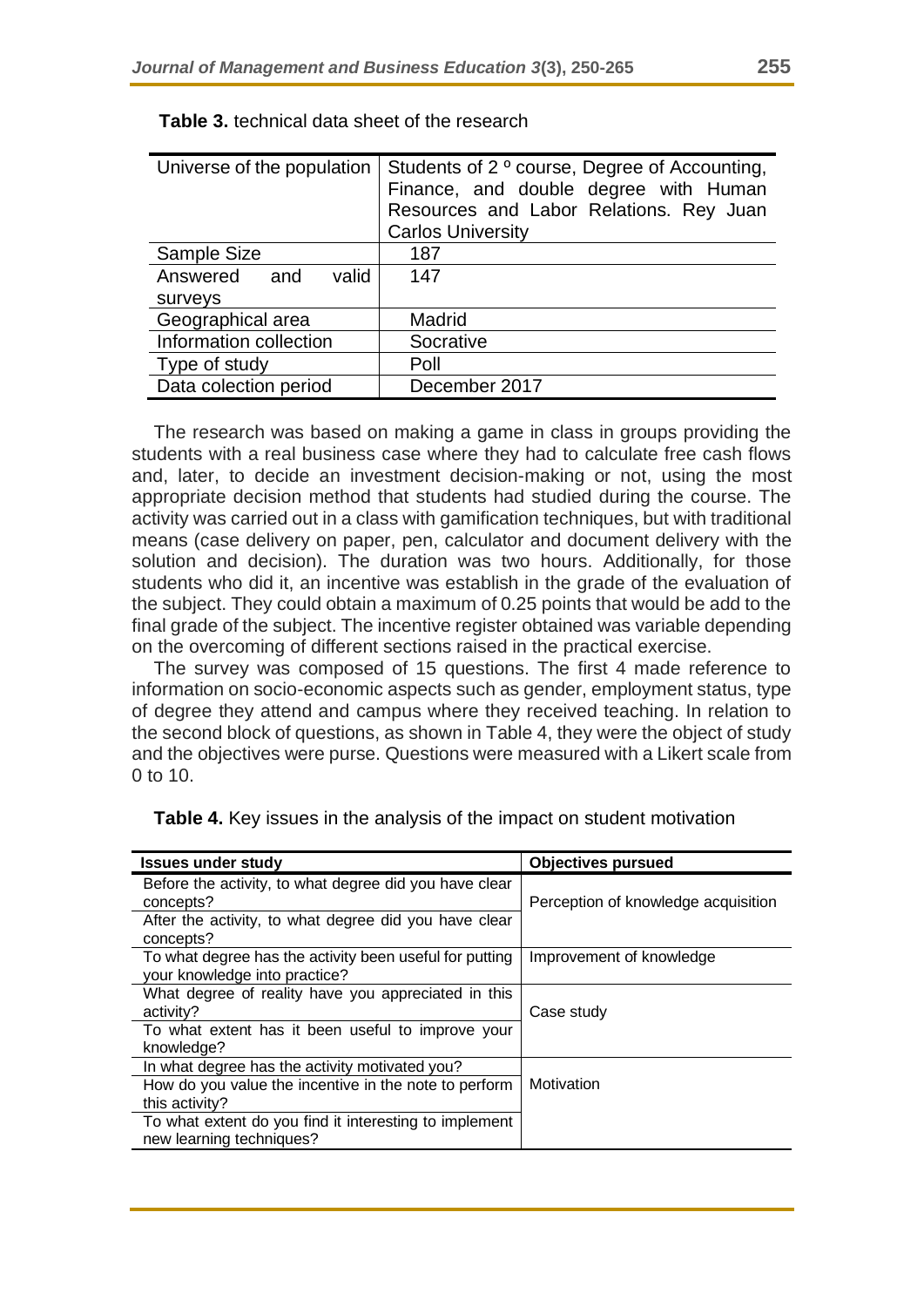The data collection process was carry out at the end of the activity in the classroom. The students had to take their mobile and, through the Socrative application, answer the survey provided by the teacher. When they accessed, they had to identify themselves with the student number and the workgroup they belonged to in order to preserve their identity. As the students were answering, the registration was make in the application in real time. Subsequently, the database was save in a spreadsheet for processing.

## **RESULTS**

The results of this study regarding the first questions of the survey about the socioeconomic data of the students are list below. Beginning with gender, the data shows that of the total number of students surveyed, female predominates over male, with 55.78% and 44.90% respectively. In the study, there is another two significant variables, necessary to take into account to understand student behaviour such as gender and employment situation. The research shows that there is a predominance of a profile, both male and female, that students are only studying in university, being 58.46% for men and 54.88% for women. Likewise, the number of women studying and working is slightly higher (45.12%) with respect to men (41.54%). Another consideration was the type of degree since within the degrees offered by the Rey Juan Carlos University; there is the possibility of having students from different degrees in the same classroom. The poll shows that only 17.01% of the students in this subject study a double degree.

Once analysed the data resulting from the socioeconomic part, we proceed to present the data corresponding to the experience carried out in the classroom with the students.



**Graph 1.** Before the activity, in what degree did you have clear concepts? (0: nothing clear - 10: very clear)

The clarity level of subject concepts before the activity was high. More than 50% of the students considered to have clear concepts.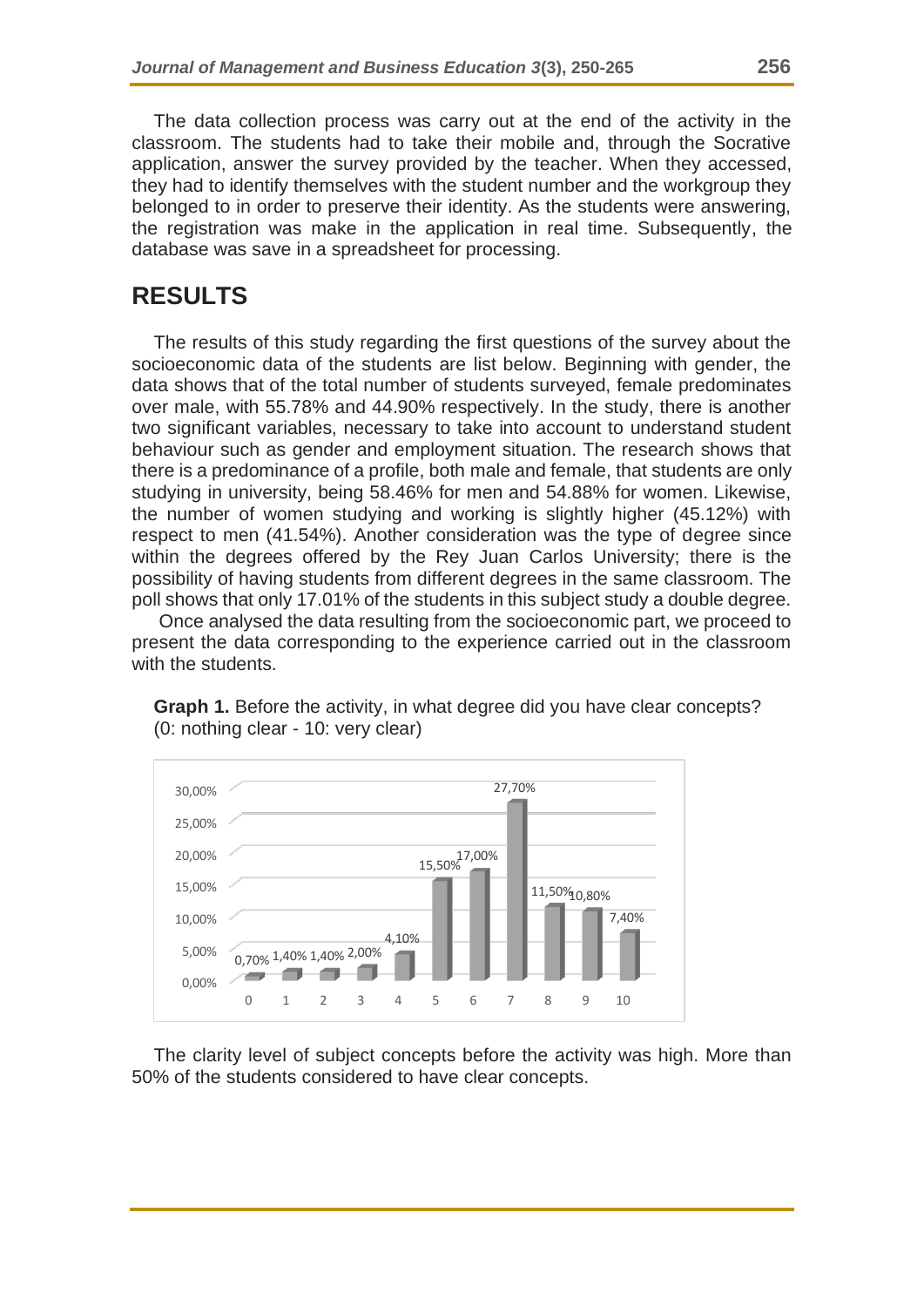**Graph 2.** After the activity, to what degree did you have clear concepts? (0: nothing clear - 10: very clear)



Once the experience in the classroom was realize, it is observe that 85.00% of the students have increased the degree of clarification of the contents, increasing in this case the scores of 8.9 and 10 with respect to the graph 2.

**Graph 3.** To what degree has the activity been useful for putting your knowledge into practice?

(0: nothing useful - 10: very useful)



To the question of "To what degree has the activity been useful for putting your knowledge into practice?", more than 80% shows that the activity has been useful for them. This result is quite relevant for the research given that to do activity in the classroom is valued. This allows them to approach business reality in decision-making.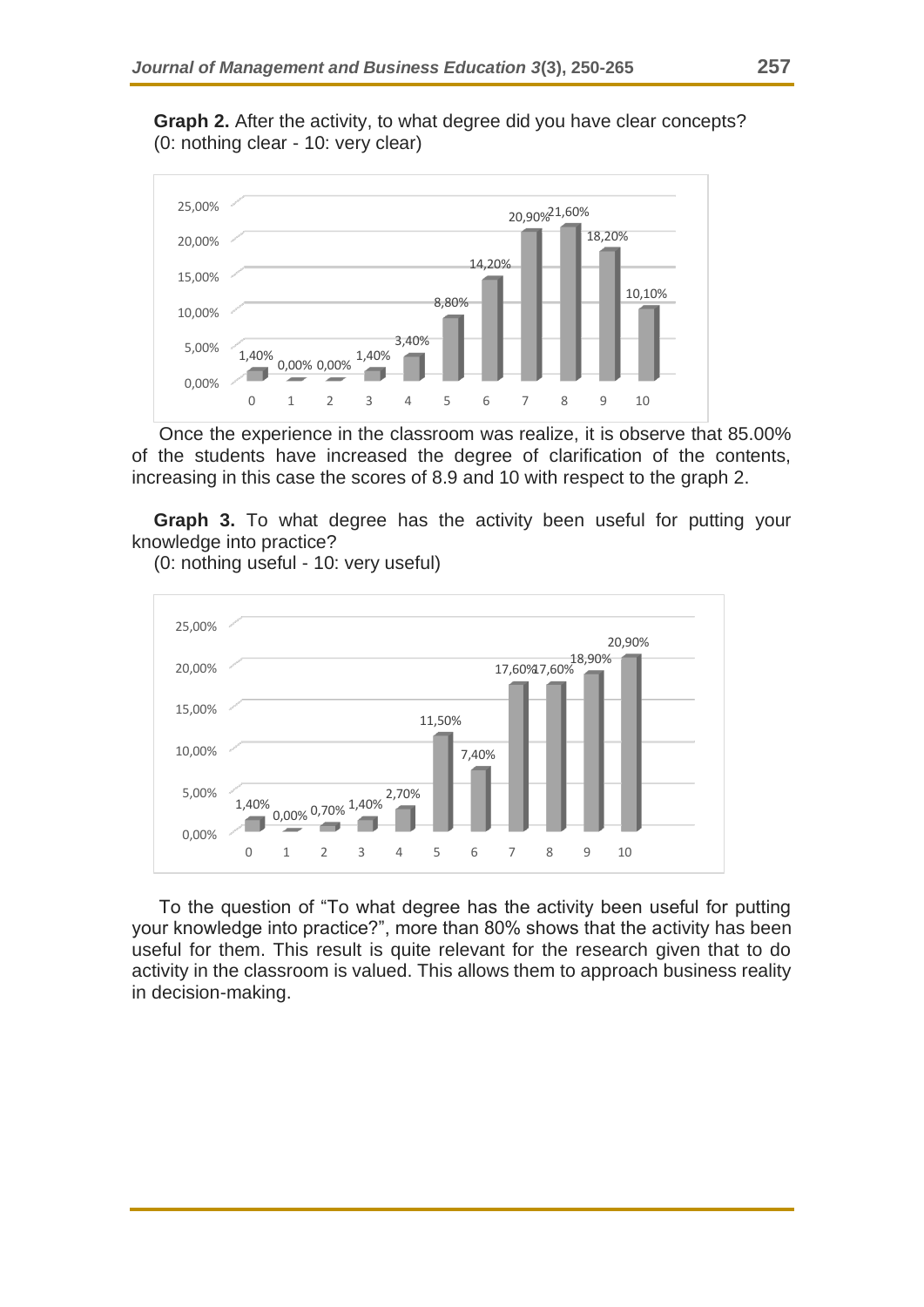



The degree of reality of the activity presents a bit of controversy. The activity presented is a real business case that was carry out in the classroom, but the results of the research point to a low appreciation of reality by the students. The majority (72.30%) presents values within the Likert scale between 6 and 10, but the highest data of the survey is 20.30%. This result indicates that the average value of appreciation of the reality of the case is 5.

**Graph 5.** To what extent has it been useful to improve your knowledge? (0: nothing useful - 10: very useful)



In whatever case, the usefulness of the activity had gotten a good mark. A majority, more than 83%, considers that the activity has served to improve their knowledge, obtaining 58.10% in the values 8, 9, 10. These data show that the provision of this activity goes further beyond the traditional exercises of investment decision taking made in class, which corroborates that the activity helps the student to understand the subject.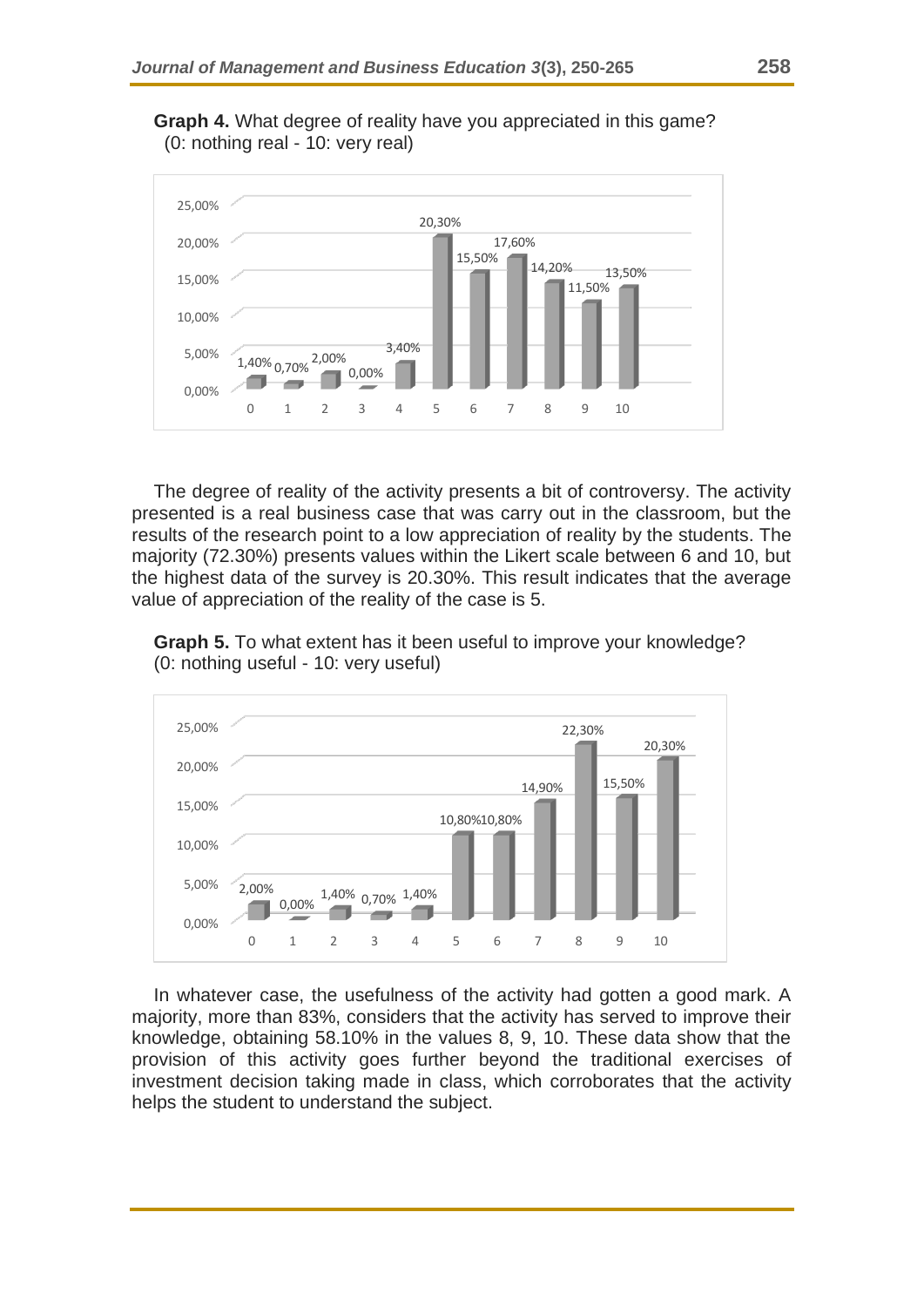

**Graph 6.** In what degree has the game motivated you? (0: minimum - 10: maximum)

Another aspect to highlight is the result shown in graph 6 since it reveals that 70.90% consider that the activity increased their motivation. In addition, this value concentrates 48% in the values 8, 9 and 10.

 **Graph 7.** How do you value the incentive in the note to perform this activity? (0: nothing incentive - 10: very incentive)



The question valued in graph 7 shows how the type of incentive in the activity mark is considered positive by the students since 64.10% gives high values to the question, where half of the answers gave maximum of 10.

In addition, it was considered relevant to analyze in particular if the degree of motivation of the student was depending on the incentive offered with the activity. Analyzing it. in general terms, we obtain the following data collected in table 5.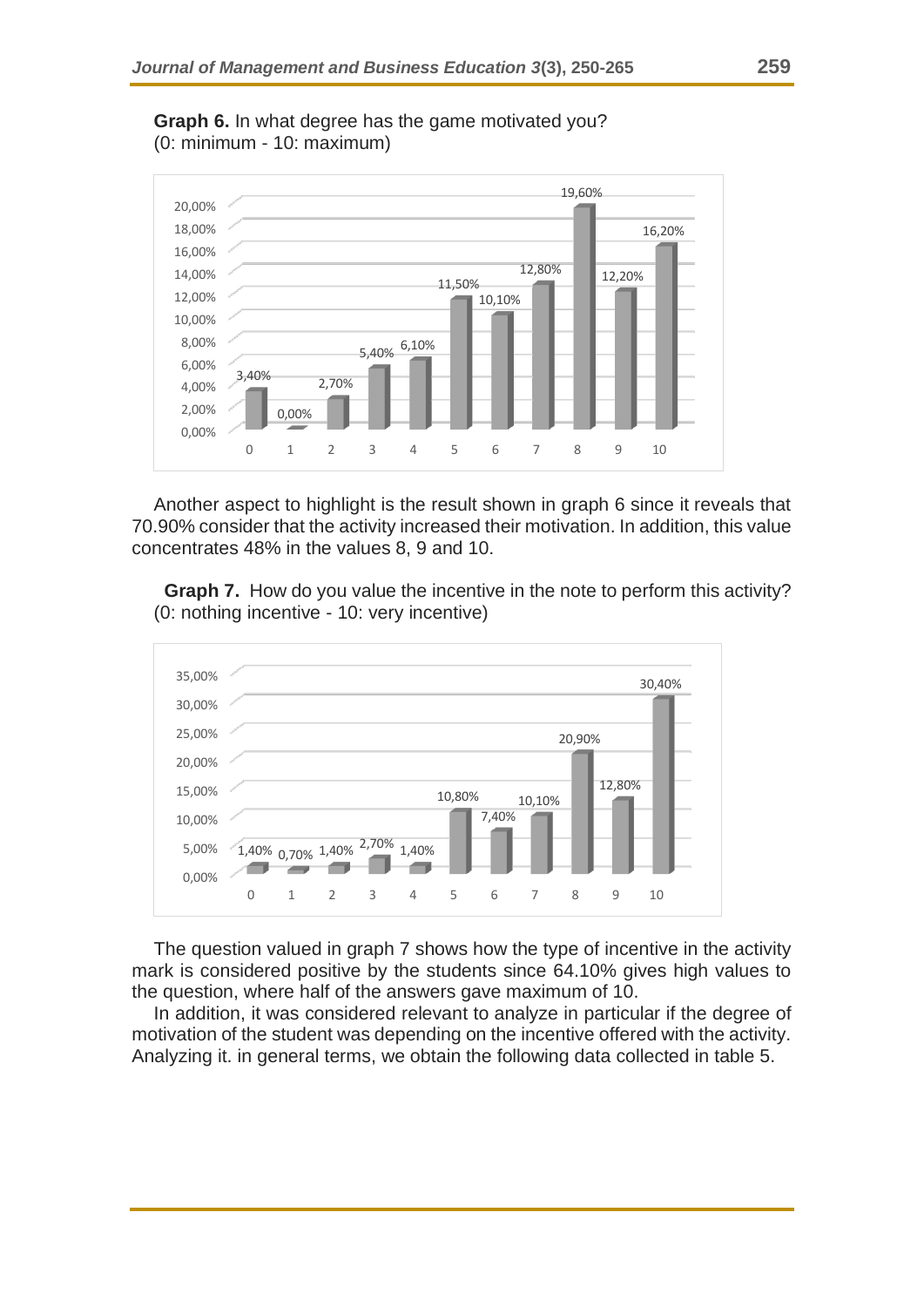|                                                                         | motivated you? | In what degree has the game How do you value the incentive<br>in the note to perform this<br>activity? |
|-------------------------------------------------------------------------|----------------|--------------------------------------------------------------------------------------------------------|
| In what degree<br>has the<br>qame<br>motivated you?                     | 1.000          | .320                                                                                                   |
| How do you value the incentive in the<br>note to perform this activity? | ,320           | 1.000                                                                                                  |

**Table 5.** Pearson correlation to relate motivation and incentive

Table 5 shows the result of the Pearson correlation analysis between the motivation and the incentive of the activity, confirming the existence of a positive correlation between the two.

**Table 6.** Summary regression model

|       |                   |           |                          | Standard error of the |  |  |
|-------|-------------------|-----------|--------------------------|-----------------------|--|--|
| Model |                   | R squared | R squared tight estimate |                       |  |  |
|       | .320 <sup>a</sup> | 102       | ,096                     | 2.416                 |  |  |

a. Predictors: (Constant), How do you value the incentive in the note to perform this activity

b. Dependent variable: In what degree has the game motivated you?

As can be seen in table 6, the motivation is explained only in 10.2% by the incentive in the note. Then, it is show probably that the incentive was not enough.

|  | Table 7. Summary coefficients regression model |  |
|--|------------------------------------------------|--|
|  |                                                |  |

|                                                                            | coefficients | Non-standardized | Standardized<br>coefficients |       |      |
|----------------------------------------------------------------------------|--------------|------------------|------------------------------|-------|------|
| Model                                                                      |              | Standard error   | <b>Beta</b>                  |       | Sig. |
| (Constant)                                                                 | 4,080        | .701             |                              | 5.819 | ,000 |
| How do you value the<br>incentive in the note to<br>perform this activity? | 355          | .087             | ,320                         | 4,082 | ,000 |

a. Dependent variable: In what degree has the game motivated you?

In this way, once the regression of our analysis has done, the values of the coefficients were obtained (table 7), leaving equation 2 and stating that the variables are significant.

 $motion = 4,08 + 0.355 * incentive + \varepsilon$  (equation 2)

Likewise, it has been considered relevant to study if there is a relationship between the campus where the students are studying and their motivation.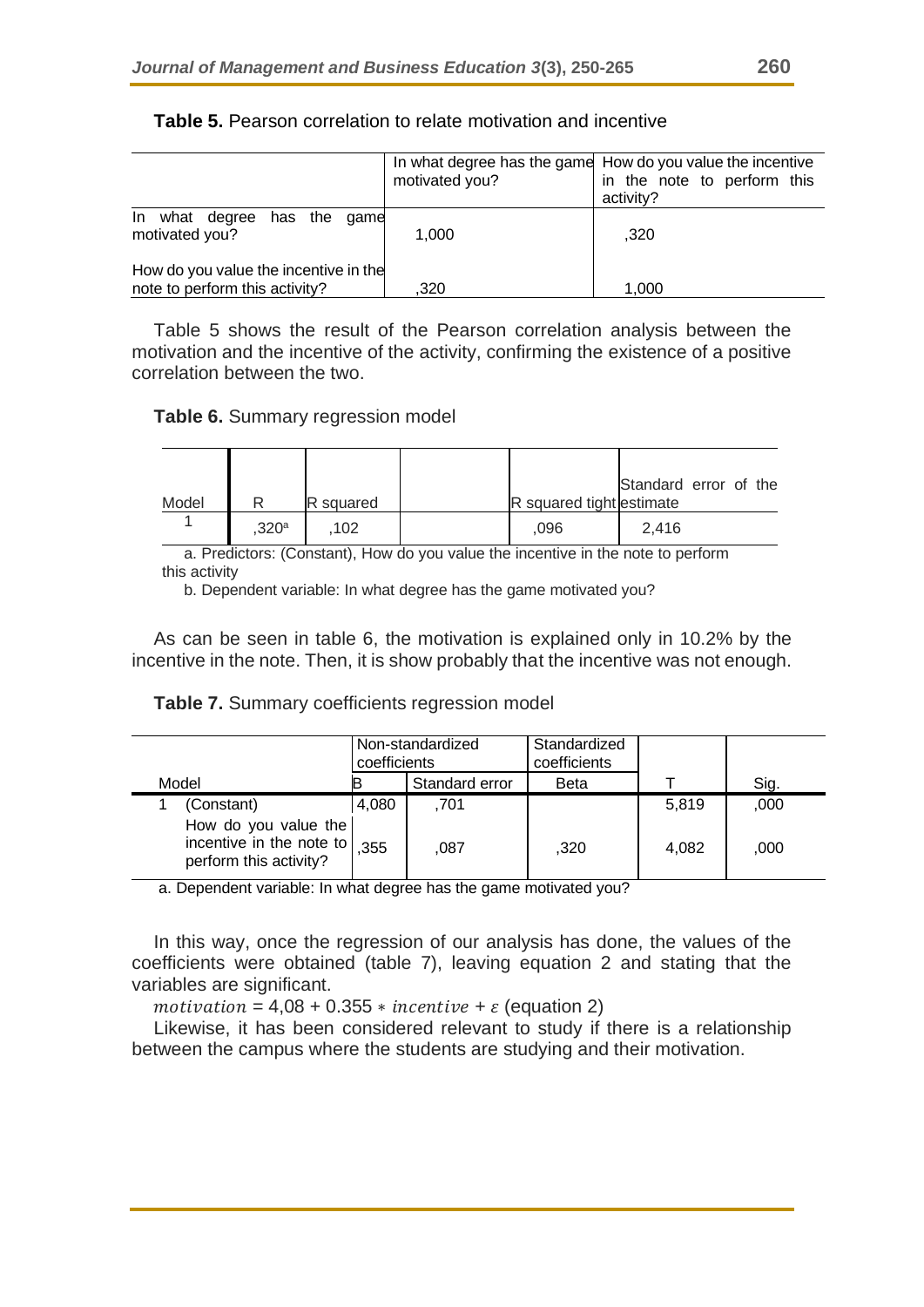| <b>Model</b> | <b>Sum of Squares</b> | df  | <b>Mean Square</b> |       | Sig.              |
|--------------|-----------------------|-----|--------------------|-------|-------------------|
| 1 Regression | 2,448                 | っ   | 1,224              | 5,158 | ,007 <sup>b</sup> |
| Residual     | 34,165                | 144 | ,237               |       |                   |
| Total        | 36,612                | 146 |                    |       |                   |

Table 8. Motivation according to the campus (ANOVA<sup>a</sup>)

a. Dependent Variable: Campus

b. Predictors: (Constant), after the game ¿in what grade do you had the clear concepts? 0: nothing clear – 10: very clear

As can be seen in table 8 through the study of the ANOVA, the data that it throws on how it affects the motivation according to the campus where they study are significant.

**Graph 8.** Degree of interest in implementing new learning techniques (0: none - 10: maximum)



Finally, regarding the question about the degree of interest in the implementation of new learning techniques, students show a clear acceptance. More than 50% of the students shows great importance in their implementation in order to acquire competencies.

# **CONCLUSIONS**

Improving student motivation is still not resolved at all educational levels. In the case we are dealing with, university, the need is even greater since it is the previous step to the world of work. In this research, we have tried to make a proposal to approach the motivation of the student from a holistic approach using new tools such as gamification, the use of a real investment decision-making case and the establishment of quantitative incentives in the qualification of the subject.

The results confirm that the accomplishment of an activity framed outside the theoretical master class is accepted with great interest of the students, in order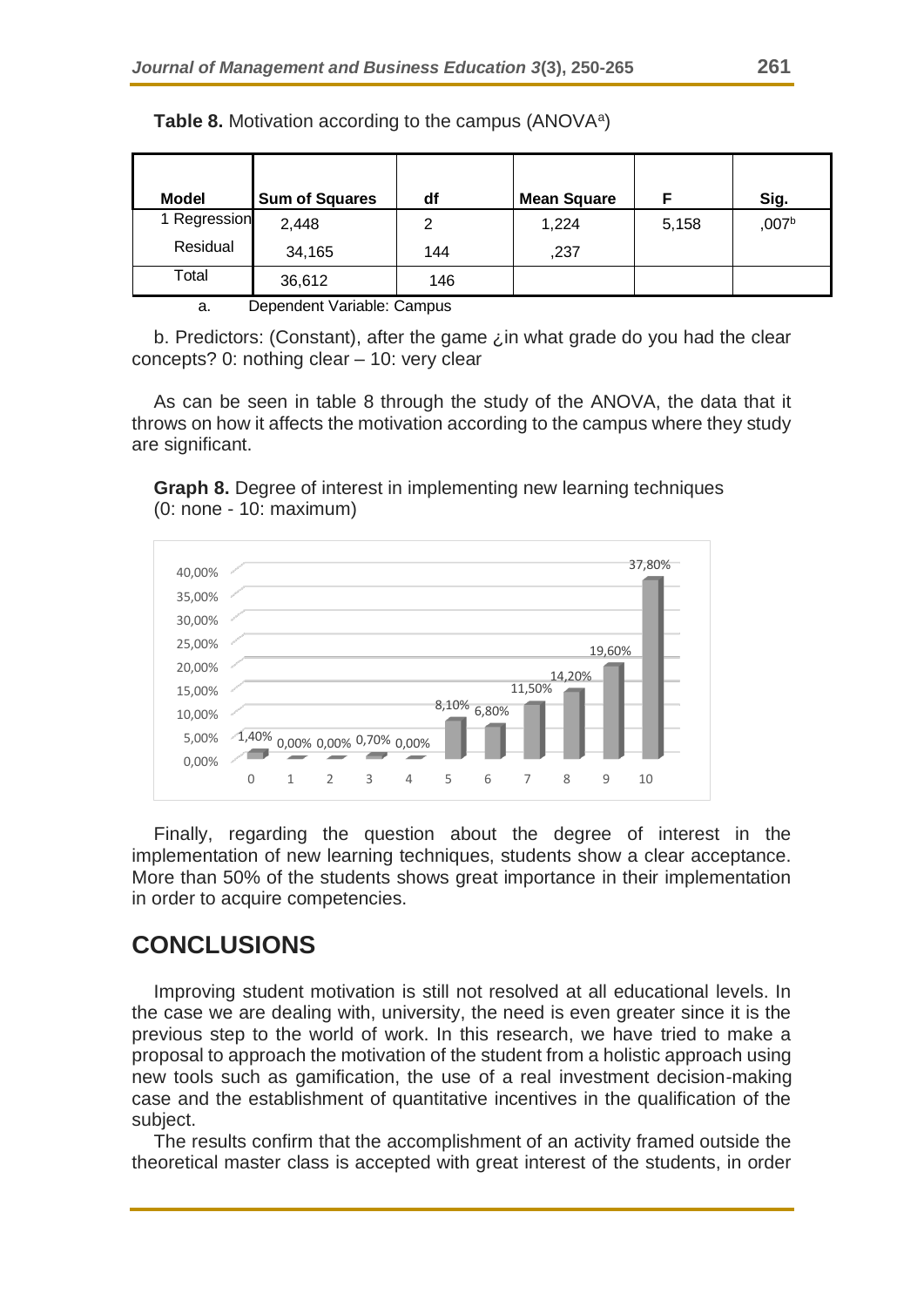to be able to put in practice the knowledge acquired in the classroom. Likewise, the innovative activity improves motivation in a group of students almost equal in gender (women predominate slightly) and work situation (in this case, there are slightly more men working).

According to the objectives pursued in the research, the students confirmed an improvement in learning after the completion of the activity. It allowed them to clarify concepts and improvement of quantified knowledge in a ten-point improvement; significant given that the previous assessment of the activity was already high (around 75% the students already showed a high degree of learning of the subject). In addition, the high utility of the activity carried out that students indicated with values of more than 80%, supports the realization of this type of activity in the classroom, although they showed a low appreciation of reality. This result raises some limitations as the need to perform the activity outside the usual environment and with other less traditional means despite having applied gamification techniques. All this has reverted to a positive result since more than 70% revealed that the activity had increased their motivation, where 16% responded to the maximum increase in motivation. It is important to know that this result has happened despite the fact that the introduction of the incentive in the note has not been an important influence, as shown by the regression analysis. In this aspect, perhaps the incentive suffered from being scarce for the student's perception.

# **REFERENCES**

- Ajello, A. M. (2003). La motivación para aprender. En C. Pontecorvo (Coord.), *Manual de psicología de la educación* (pp. 251-271). España: Popular
- Baptista, G., & Oliveira, T. (2017). Why so serious? Gamification impact in the acceptance of mobile banking services. *Internet Research*, 27(1), 118-139.
- Becker, K. (2001). Teaching with games: the minesweeper and asteroids experience. *Journal of Computing Sciences in Colleges*, 17(2), 23-33.
- Benítez Porres, J. (2015). Socrative como herramienta para la integración de contenidos en la asignatura "Didáctica de los Deportes". XII Jornadas Internacionales de Innovación Universitaria, Villaviciosa de Odón, 20 y 21 de julio, 2015
- Bergin, S. & Reilly, R. (2005) The influence of motivation and comfort-level on learning to program. In Proceedings of the 17th Workshop on Psychology of Programming –PPIG'05, 293–304.
- Blanco, A. (2010): *Desarrollo y evaluación de competencias en educación superior.* Narcea, Madrid
- Boniecki, K. A., & Moore, S. (2003). Breaking the silence: Using a token economy to reinforce classroom participation. *Teaching of Psychology*, 30, 224–227.
- Bozu, Z. y Canto, P. (2009). El profesorado universitario en la sociedad del conocimiento: competencias profesionales docentes. *Revista de Formación e Innovación Educativa Universitaria*, 2(2), 87-97.
- Cameron, J, and Pierce, W.D. (2002). *Rewards and Intrinsic Motivation: Resolving the Controversy*. Bergin & Garvey: London.
- Carkenord, D. M. (1994). Motivating students to read journal articles. *Teaching of Psychology*, 21, 162–164.
- Castilla Cebrián, G., Romana, M.G. & López-Terradas, B. (2013). Concursando en el aula: la gamificación mediante quiz-show como herramienta de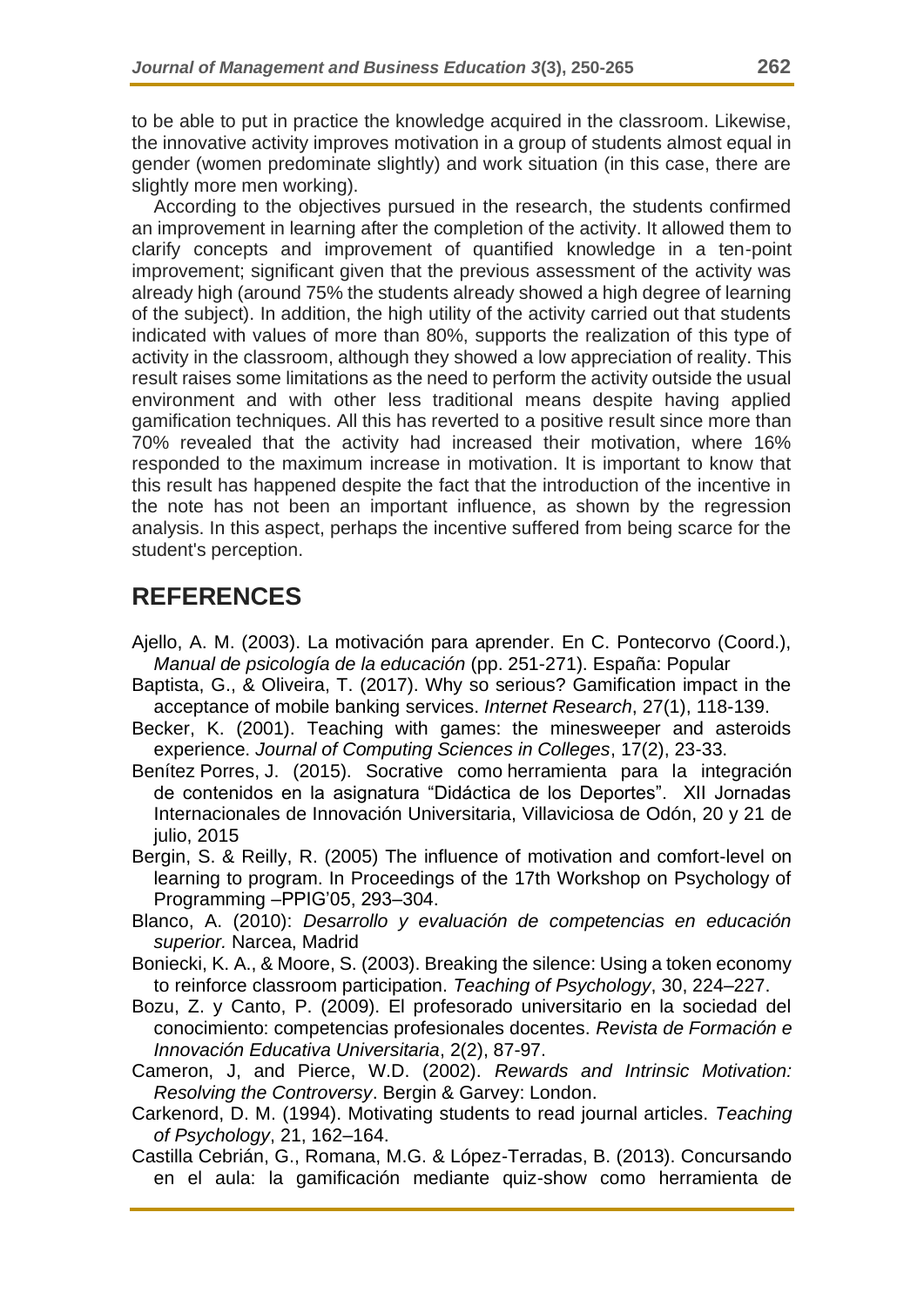dinamización docente. XIV Jornadas de investigación en docencia universitaria. Investigación, innovación y enseñanza universitaria. Enfoques Multidisciplinares. Universidad de Alicante

- Cheng, E.K.; Rhee, J.A.; Baik, Y.H. y Os, A. (2009). The effect of team based learning in medical ethics education. *Medical Teacher*, 31(11), 1013-1017.
- Contreras Castillo, J., Barón Ramírez, N., Acosta Díaz, R.; Guerrero Ibañez, A.; Figueroa Pérez, J.; & Arce García, A. (2015). Gamificación en Plataformas Educativas. Memorias del XXI Congreso Internacional sobre Educación Bimodal. Medellín Colombia. 25-27 noviembre 2015. Pags. 16-31.
- Contreras, R. S. (2016). Juegos digitales y gamificación aplicados en el ámbito de la educación. RIED: *Revista Iberoamericana de Educación a Distancia*, 19(2), 27-33.
- Corchuelo-Rodriguez C. A. (2018). Gamificación en la educación superior: Experiencia innovadora para motivar estudiantes y dinamizar contenidos en el aula. *Revista Electrónica de Tecnología Educativa*, 63, 29-41
- Deci, E.L. & Ryan, R.M. (1985). *Intrinsic motivation and self-determination in human behavior*. New York: Plenum Press.
- Deterding, S., Dixon, D., Khaled R., Y Nacke L. (2011). From Game Design Elements to Gamefulness: Defining "Gamification". In Proceedings of the 15th International Academic MindTrek Conference: Envisioning Future Media **Environments**
- Díaz-Marín, V., Vázquez-Martínez, A., & Mcmullin, K. (2014). First steps towards a university social network on personal learning environments. *The International Review of Research in Open and Distance Learning*, 15(3), 93- 119.
- Dressler, S.; Rachfall, T.; Kapanen, A.; Foerster-Trallo, D. (2016): "Improved learning performance due to the implementation of a stock market game - a case study about the possibility of enhancing student skills with game based learning". Chova LG; Martinez, AL and Torres, IC (Coord.). En ICERI2016: 9TH International Conference of Education, Research and Innovation. pp: 2974-2980. **Retrieved example 10** and the Retrieved **from:**

<https://library.iated.org/view/DRESSLER2016IMP2>

- Espuny, C., González, J., LLeixa, M. y Gisbert, M. (2011). Actitudes y expectativas del uso educativo de las redes sociales en los alumnos universitarios. *Revista de Universidad y Sociedad del Conocimiento* (8)1, 171- 185.
- Estanyol, E., Montaña, M., y Lalueza, F. (2013). Comunicar jugando. Gamificación en publicidad y relaciones públicas. Breaking the Media Value Chain, 171-172.
- Fui-hoon Nah, F., Zeng, Q., Rajasekhar, V.,Padmanabhuni, A., Y Eschenbrenner, B. (2014). Gamification of Education: A review of Literature. *HCI in Business*, 8527, 401-409.
- García Rodríguez, N. y Álvarez Álvarez, M.B. (2007). La motivación del alumnado a través de la satisfacción con la asignatura. Efecto sobre el rendimiento. *Estudios sobre Educación*, 13, 89-112.
- Garcia-Ramirez, JM. (2011). Una reconsideración de la excelencia visible en la educación superior: la escucha empática. *Andaluciaeduca*, 66, 84.
- Gómez-Martínez, R.; Prado-Román, C. y Escamilla-Solano, S. (2016): Game Driven Education in Finance Through On-line Trading Tools. *Education Tools for Entrepreneurship*, 113-124. Springer.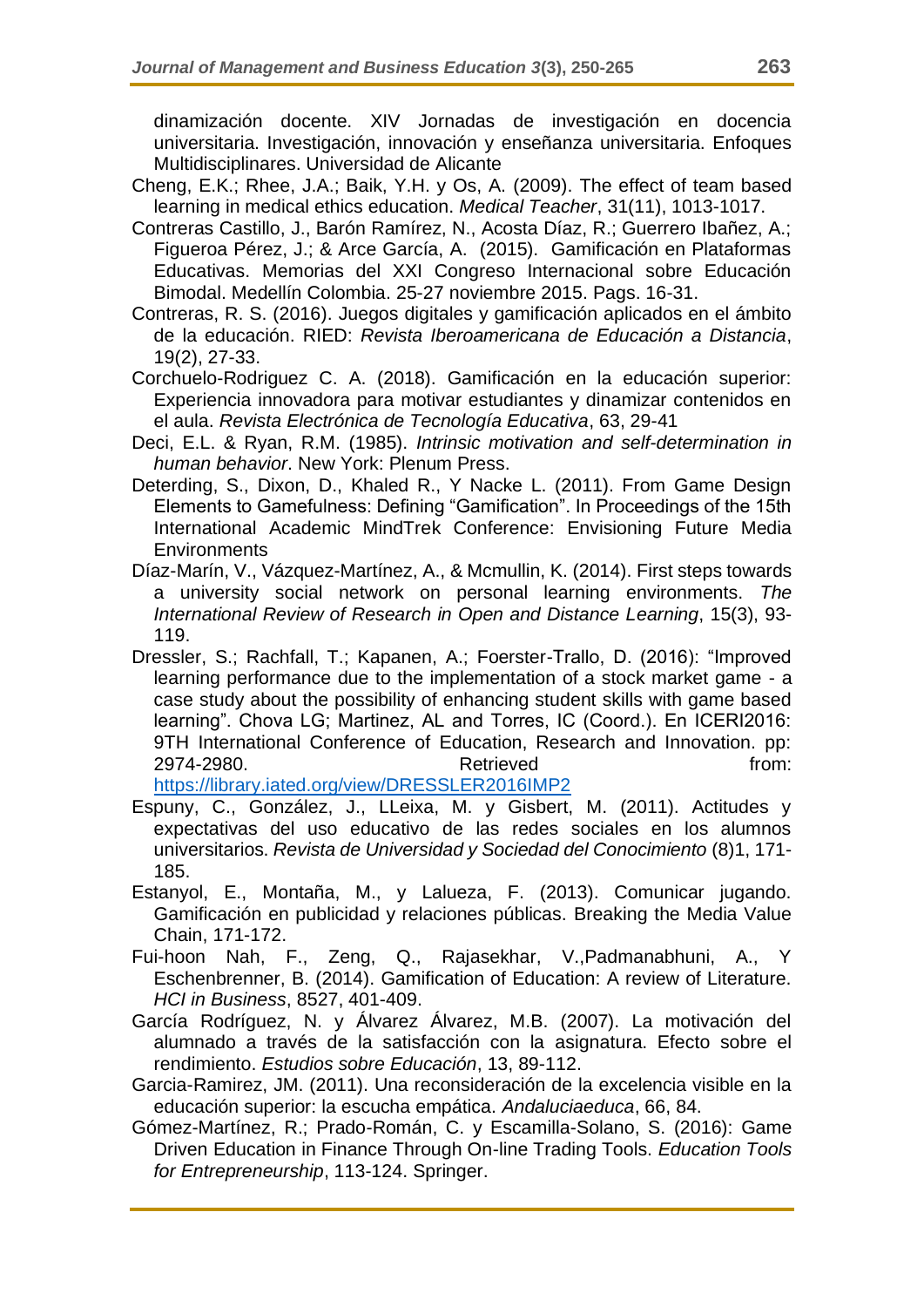- González, C. (2014). Estrategias para trabajar la creatividad en la Educación Superior: pensamiento de diseño, aprendizaje basado en juegos y en proyectos. RED, *Revista de Educación a Distancia*, 40
- Herberth Alexander, O. (2016) La gamificación como estrategia metodológica en el contexto educativo universitario. *Realidad y Reflexión*, N° 44: 29- 47
- Hill, J., Ray, C., Blair, J y Carver, C. (2003) Puzzles and games: Addressing different learning styles in teaching operating systems concepts, in Proc. 34th ACMSpecial Interest Group on Computer Science Education (SIGCSE) Technical Symp.Computer Science Education, 182-186.

Kapp, K. M. (2012). *The gamification of learning and instruction, Game-based methods and strategies for training and education.* San Francisco: Pfeiffer.

Kazdin, A. (1975): *Behavior modification in applied settings*. Dorsey Presss: Homewood, Illinois.

Kirriemuir, J. y Mcfarlane, A. (2007). *Literature Review in Games and Learning*. A NESTA Futurelab Research report - report 8. 2004. Retrieved from: [https://telearn.archives-](https://telearn.archives-ouvertes.fr/file/index/docid/190453/filename/kirriemuir-j-2004-r8.pdf)

[ouvertes.fr/file/index/docid/190453/filename/kirriemuir-j-2004-r8.pdf](https://telearn.archives-ouvertes.fr/file/index/docid/190453/filename/kirriemuir-j-2004-r8.pdf)

- Larsen, M.D. (2006). Advice for new and student lecturers on probability and statistics. *Journal of Statistics Education*,14(1).
- Lee, J.J. & Hammer, J. (2011). Gamification in Education: What, How, Why Bother. *Academic Exchange Waterly*, 15 (2)
- Lepper, M.; Greene, D. and Nisbett, R. (1973) "Undermining children's intrinsic interest with extrinsic rewards: A test of the 'overjustification' hypothesis." *Journal of Personality and Social Psychology*, 28:129-137.
- Meister, J.C. (2013). How Deloitte made learning a game, *Harvard Business Review*. Retrieved from: [https://hbr.org/2013/01/how-deloitte-made-learning](https://hbr.org/2013/01/how-deloitte-made-learning-a-g/)[a-g/](https://hbr.org/2013/01/how-deloitte-made-learning-a-g/)
- Molina, AM. (2012). Las TIC en la educación superior como vía de formación y desarrollo competencial en la sociedad del conocimiento. *ReiDoCrea*, 1, 106- 114.
- Molina Álvarez, J.J., Ortiz Colón. A.M., y Agreda Montoro, M. (2017). Análisis de la integración de procesos gamificados en Educación Primaria. Innovación docente y uso de las TICs. Ed UMA.
- Pelegrín-Borondo, J.; Sierra-Murillo, Y.; Olarte-Pascual, C.; & García-Milon, A. (2020). Game of thrones in class. Effect of gamification on amotivation and perceived quality. *Journal of Management and Business Education*, 3(1), 72- 89

Sánchez-Rodríguez, J. & Sánchez-Rivas, E. (Ed.). *Innovación docente y uso de las TIC en educación*. Málaga: UMA Editorial

- Nalesnik, S.W.; Heaton, J.O.; Olsen, C.H.; HaffneR, W.H.J. y Zahn, C.M. (2004). Incorporating problem based learning into obstetrics/gynecology clerkship: Impact on student satisfaction and grades. *American Journal of Obstretics and Gynecology*, 190(5), 1375-1381.
- Ochsendorf, F.R.; Boehncke, W.H.; Sommerlad, M. & Kaufmann, R. (2006). Interactive large group teaching in a dermatology course, Medical Teacher, 28(8), 697701.
- Pereira, M. L. N. (2009). Motivación: perspectivas teóricas y algunas consideraciones de su importancia en el ámbito educativo. *Revista Educación*, 33(2), 153-170.